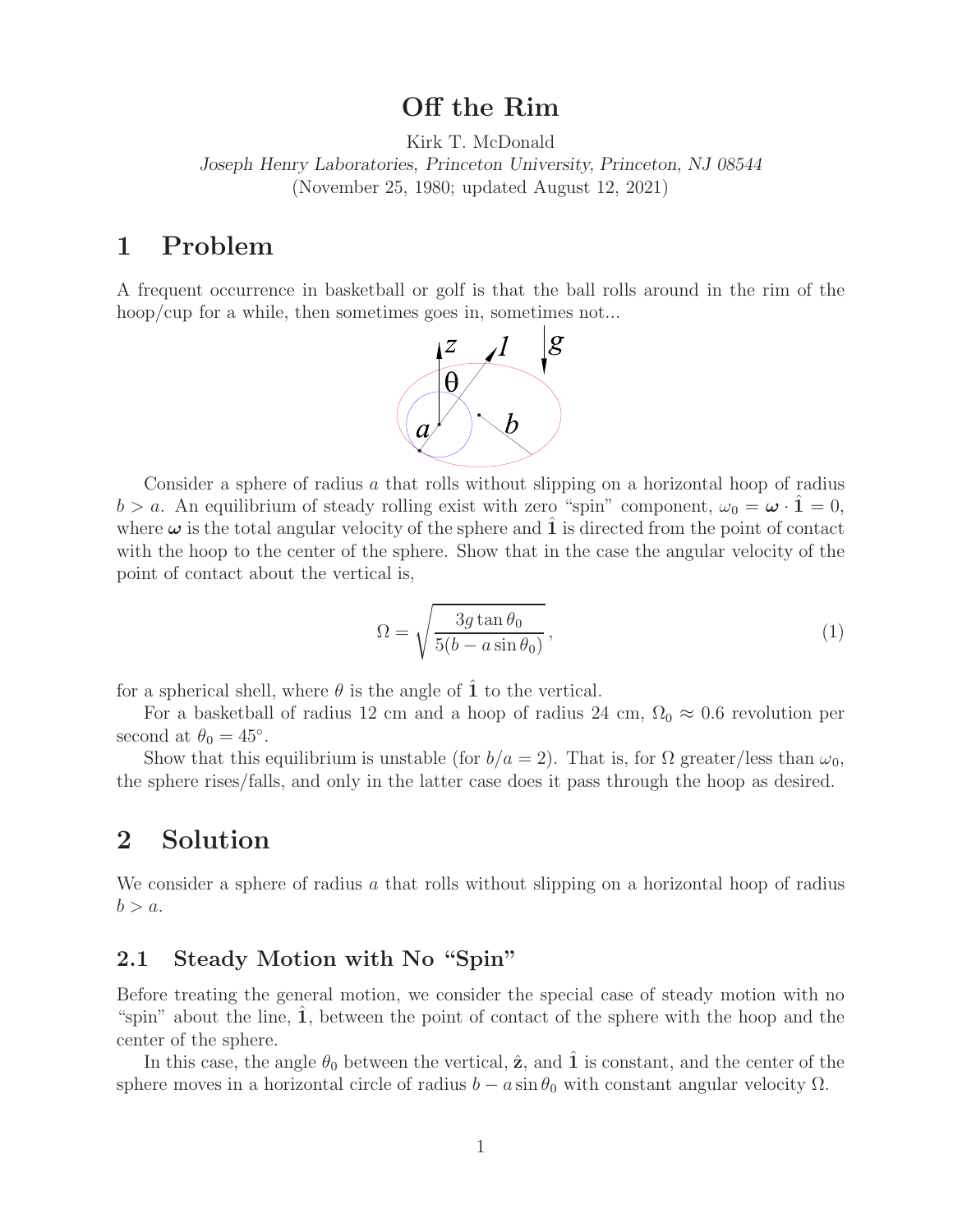

The rolling constraint is,

$$
\mathbf{v}_{\text{contact}} = \mathbf{v} + \boldsymbol{\omega} \times \mathbf{a} = 0,\tag{2}
$$

where **v** is the velocity of the center of the sphere,  $\omega$  is its total angular velocity, and  $\mathbf{a} = -a \mathbf{1}$ points from the center of the sphere to the point of contact.

In the case of no "spin" about **1**, the angular velocity  $\omega$  is perpendicular to **1** and in the vertical plane that contains the center of the hoop and the point of contact, as shown in the figure above. Then, the rolling constraint (2) implies,

$$
\Omega(b - a\sin\theta_0) = \omega a. \tag{3}
$$

The torque equation of (steady) motion about the point of contact is,

$$
\tau_{\text{contact}} = -\mathbf{a} \times m\mathbf{g} = -mag \hat{\mathbf{1}} \times \hat{\mathbf{z}} = magsin \theta_0 \hat{\mathbf{2}}
$$

$$
= \frac{d\mathbf{L}_{\text{contact}}}{dt} = I_{\text{contact}} \frac{d\boldsymbol{\omega}}{dt} = (I + ma^2) \Omega \hat{\mathbf{z}} \times \boldsymbol{\omega} = (I + ma^2) \Omega \omega \cos \theta_0 \hat{\mathbf{2}}, \tag{4}
$$

$$
\Omega = \frac{mag \sin \theta_0}{(I + ma^2) \omega \cos \theta_0}, \qquad \Omega^2 = \frac{ma^2 g \tan \theta_0}{(I + ma^2) (b - a \sin \theta_0)},
$$
(5)

using eq. (3), and defining  $\hat{\mathbf{2}} = \hat{\mathbf{z}} \times \hat{\mathbf{1}} / \sin \theta_0$ , which is into the page in the figure above.

For a spherical shell of radius  $a = 12$  cm,  $I = 2ma^2/3$ , with  $b = 2a$  and  $\theta_0 =$ 45<sup>°</sup>, the frequency of revolution of the sphere about the center of the hoop is  $2\pi/\Omega$  =  $2\pi\sqrt{5a(4-\sqrt{2})/6g} \approx 0.6$  Hz.

Also, there is a formal equilibrium with  $\theta_0 = 0 = \Omega$ , at which the sphere is perched on a point on the rim. For "spin"  $\omega_1 = 0$  this equilibrium is unstable, but we need to consider whether it might be stable for large enough  $\omega_1$ .

#### **2.2 General Equations of Motion**

Turning to the general case when  $\theta$  and  $\dot{\phi} = \Omega$  vary with time, we introduce the principal axes (not body axes)  $\hat{\mathbf{1}}, \hat{\mathbf{2}}, \hat{\mathbf{3}},$  with origin at the center of the sphere.  $\hat{\mathbf{1}}$  points from the point of contact with the hoop to the center of the sphere,  $\hat{\mathbf{2}} = \hat{\mathbf{z}} \times \hat{\mathbf{1}} / \sin \theta$  is horizontal, and  $3\bar{1}\times\bar{2}$  is in the vertical plane containing the centers of the hoop and the sphere. Also,  $\hat{\mathbf{z}} = \cos \theta \, \hat{\mathbf{1}} + \sin \theta \, \hat{\mathbf{3}}.$ 

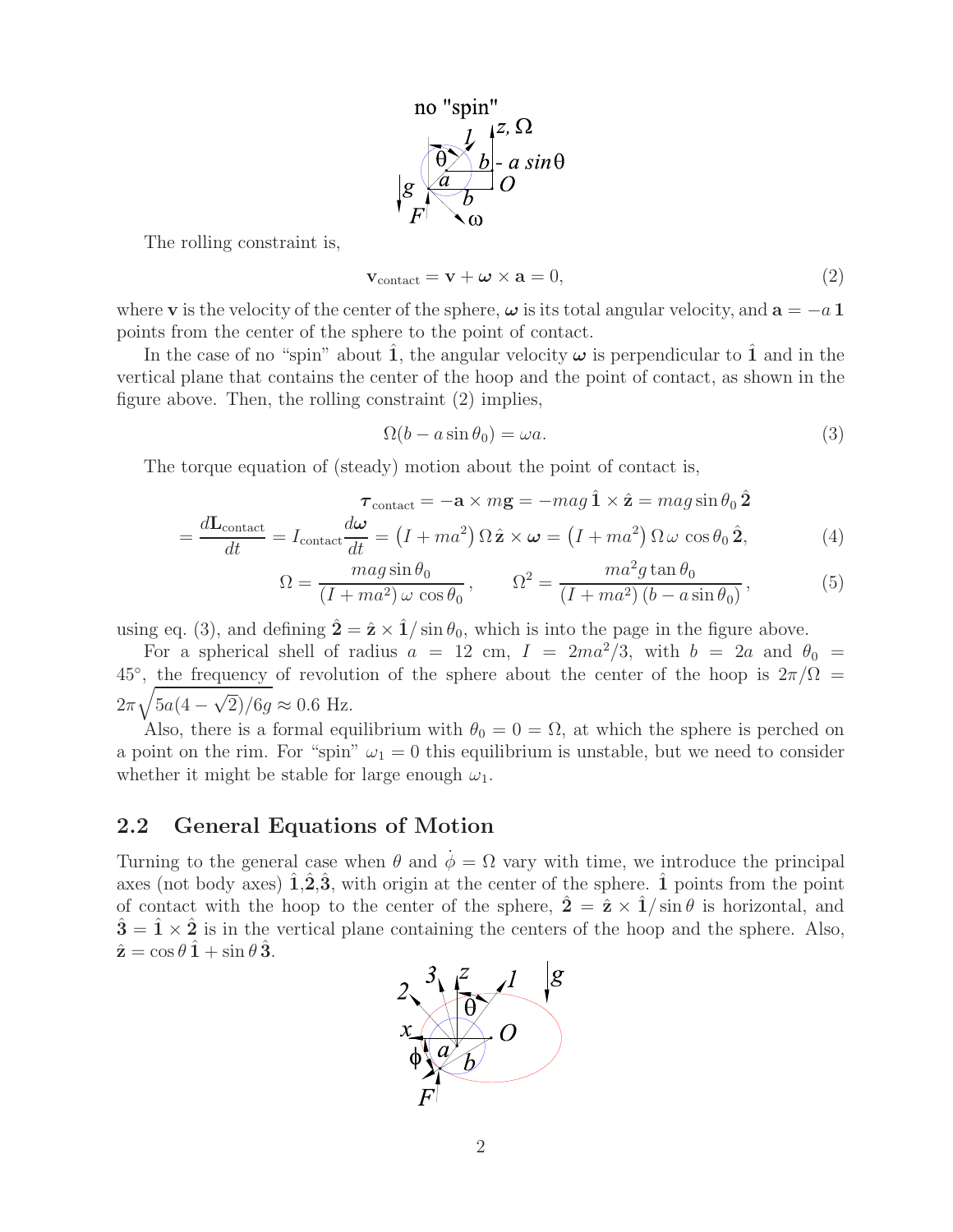The velocity of the center of the sphere is,

$$
\mathbf{v} = -\dot{\phi}(b - a\sin\theta)\,\hat{\mathbf{2}} - a\,\dot{\theta}\,\hat{\mathbf{3}}.\tag{6}
$$

where  $\Omega = \dot{\phi}$  is the angular velocity of the sphere about the center of the hoop.

From the rolling constraint (2) we have, recalling that  $\mathbf{a} = -a \hat{\mathbf{1}}$ ,

$$
\mathbf{1} \times (\boldsymbol{\omega} \times \mathbf{a}) = -a\,\boldsymbol{\omega} - \omega_1\,\mathbf{a} = -\hat{\mathbf{1}} \times \mathbf{v} = -a\,\dot{\theta}\,\hat{\mathbf{2}} + \dot{\phi}(b - a\sin\theta)\,\hat{\mathbf{3}},\tag{7}
$$

$$
\omega = \omega_1 \hat{1} + \dot{\theta} \hat{2} - \dot{\phi} \frac{b - a \sin \theta}{a} \hat{3}.
$$
 (8)

The angular velocity of the triad  $\hat{\mathbf{1}}, \hat{\mathbf{2}}, \hat{\mathbf{3}}$  is,

$$
\omega_{123} = \dot{\theta}\,\hat{\mathbf{2}} + \dot{\phi}\,\hat{\mathbf{z}} = \dot{\phi}\cos\theta\,\hat{\mathbf{1}} + \dot{\theta}\,\hat{\mathbf{2}} + \dot{\phi}\sin\theta\,\hat{\mathbf{3}}.\tag{9}
$$

The time rate of change of the principal axes is related by,

$$
\frac{d\hat{\mathbf{i}}}{dt} = \boldsymbol{\omega}_{123} \times \hat{\mathbf{i}},\tag{10}
$$

$$
\frac{d\hat{\mathbf{1}}}{dt} = (\dot{\phi}\cos\theta\,\hat{\mathbf{1}} + \dot{\theta}\,\hat{\mathbf{2}} + \dot{\phi}\sin\theta\,\hat{\mathbf{3}}) \times \hat{\mathbf{1}} = \dot{\phi}\sin\theta\,\hat{\mathbf{2}} - \dot{\theta}\,\hat{\mathbf{3}},\tag{11}
$$

$$
\frac{d\hat{\mathbf{2}}}{dt} = (\dot{\phi}\cos\theta\,\hat{\mathbf{1}} + \dot{\theta}\,\hat{\mathbf{2}} + \dot{\phi}\sin\theta\,\hat{\mathbf{3}}) \times \hat{\mathbf{2}} = \dot{\phi}\sin\theta\,\hat{\mathbf{1}} + \dot{\phi}\cos\theta\,\hat{\mathbf{3}},\tag{12}
$$

$$
\frac{d\hat{\mathbf{3}}}{dt} = (\dot{\phi}\cos\theta\,\hat{\mathbf{1}} + \dot{\theta}\,\hat{\mathbf{2}} + \dot{\phi}\sin\theta\,\hat{\mathbf{3}}) \times \hat{\mathbf{3}} = \dot{\theta}\,\hat{\mathbf{1}} - \dot{\phi}\cos\theta\,\hat{\mathbf{2}}.\tag{13}
$$

The force and torque equations of motion of (the center of) the sphere of radius a are,

$$
\mathbf{F} - mg\hat{\mathbf{z}} = m\frac{d\mathbf{v}}{dt} = -m\ddot{\phi}(b - a\sin\theta)\hat{\mathbf{2}} + ma\dot{\phi}\dot{\theta}\cos\theta\hat{\mathbf{2}} - ma\ddot{\theta}\hat{\mathbf{3}}-m\dot{\phi}(b - a\sin\theta)(\dot{\phi}\sin\theta\hat{\mathbf{1}} + \dot{\phi}\cos\theta\hat{\mathbf{3}}) - ma\dot{\theta}(\dot{\theta}\hat{\mathbf{1}} - \dot{\phi}\cos\theta\hat{\mathbf{2}})= -m(\dot{\phi}^2(b - a\sin\theta)\sin\theta + a\dot{\theta}^2)\hat{\mathbf{1}} + m(2a\dot{\phi}\dot{\theta}\cos\theta - \ddot{\phi}(b - a\sin\theta))\hat{\mathbf{2}}-m(a\ddot{\theta} + \dot{\phi}^2(b - a\sin\theta)\cos\theta)\hat{\mathbf{3}},
$$
(14)

$$
\frac{d\mathbf{L}}{dt} = I \frac{d\boldsymbol{\omega}}{dt} = I \dot{\omega}_1 \hat{\mathbf{1}} + I \ddot{\theta} \hat{\mathbf{2}} + I \left( \dot{\phi} \dot{\theta} \cos \theta - \ddot{\phi} \frac{b - a \sin \theta}{a} \right) \hat{\mathbf{3}} + I \omega_1 (\dot{\phi} \sin \theta \hat{\mathbf{2}} - \dot{\theta} \hat{\mathbf{3}})
$$
  
+  $I \dot{\theta} (\dot{\phi} \sin \theta \hat{\mathbf{1}} + \dot{\phi} \cos \theta \hat{\mathbf{3}}) - I \dot{\phi} \frac{b - a \sin \theta}{a} (\dot{\theta} \hat{\mathbf{1}} - \dot{\phi} \cos \theta \hat{\mathbf{2}})$   
=  $I \left( \dot{\omega}_1 - \dot{\phi} \dot{\theta} \frac{b - 2a \sin \theta}{a} \right) \hat{\mathbf{1}} + I \left( \ddot{\theta} + \omega_1 \dot{\phi} \cos \theta + \dot{\phi}^2 \frac{b - a \sin \theta}{a} \cos \theta \right) \hat{\mathbf{2}}$   
+  $I \left( 2 \dot{\phi} \dot{\theta} \cos \theta - \omega_1 \dot{\theta} - \ddot{\phi} \frac{b - a \sin \theta}{a} \right) \hat{\mathbf{3}}$   
=  $\boldsymbol{\tau} = \mathbf{a} \times \mathbf{F}$  (15)

 $= -ma(2a\dot{\phi}\dot{\theta}\cos\theta - \ddot{\phi}(b - a\sin\theta))\hat{\mathbf{3}} - ma(a\ddot{\theta} + \dot{\phi}^2(b - a\sin\theta)\cos\theta)\hat{\mathbf{2}} + mag\sin\theta\hat{\mathbf{2}},$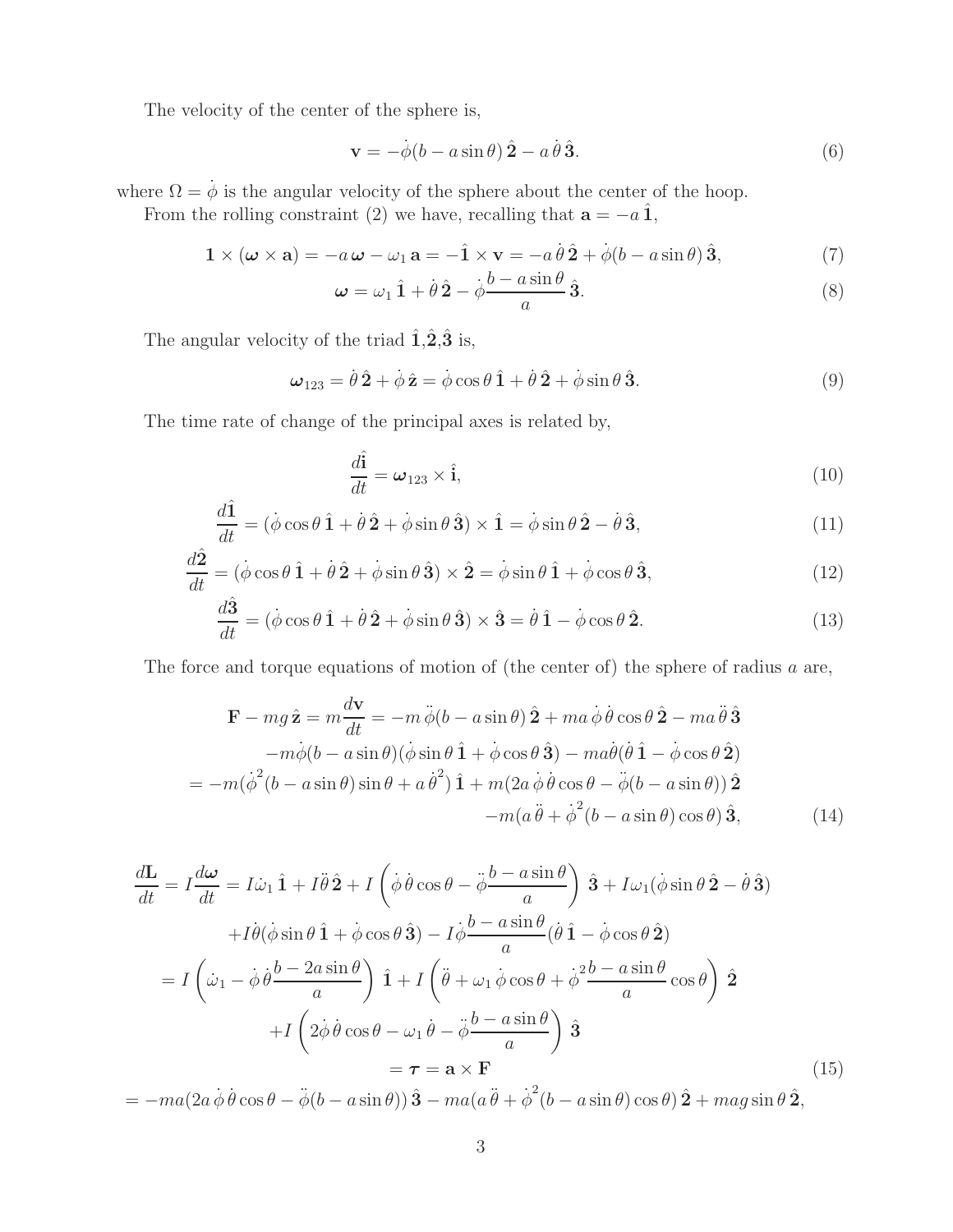where  $I$  is the moment of inertia of the sphere about its center. The components of the equation of motion (15) are:

$$
\hat{\mathbf{1}}: \qquad \dot{\omega}_1 = \dot{\phi}\,\dot{\theta}\frac{b - 2a\sin\theta}{a},\tag{16}
$$

$$
\hat{\mathbf{2}}: \qquad (I + ma^2) \left( \ddot{\theta} + \dot{\phi}^2 \frac{b - a \sin \theta}{a} \cos \theta \right) + I \,\omega_1 \,\dot{\phi} \cos \theta = mag \sin \theta,\tag{17}
$$

$$
\hat{\mathbf{3}}: \qquad \left(I + ma^2\right) \left(2\dot{\phi}\,\dot{\theta}\cos\theta - \ddot{\phi}\frac{b - a\sin\theta}{a}\right) = I\,\omega_1\,\dot{\theta}.\tag{18}
$$

For steady motion with  $\theta = \theta_0 = \text{constant}$  and  $\phi = \Omega = \text{constant}$ , we have that  $\omega_1 =$ constant from eq. (16), eq. (18) is trivial, and eq. (17) leads to,

$$
\Omega^2 + \frac{I\Omega\omega_1}{I + ma^2} = \frac{ma^2g\tan\theta_0}{(I + ma^2)(b - a\sin\theta_0)}
$$
(19)

which reduces to eq. (5) for the special case of no "spin", *i.e.*,  $\omega_1 = 0$ .

The coupled equations of motion (16)-(18) are intricate, and we limit further discussion to two special cases: either the "spin"  $\omega_1$  is negligible, or the equilibrium is with  $\theta_0 = 0 = \Omega$ .

### **2.2.1 Stability of Steady Motion with No "Spin"**

For  $\omega_1$  negligible, we consider possible nutations of the form,

$$
\theta = \theta_0 + \epsilon \sin \alpha t, \qquad \dot{\phi} = \Omega + \delta \sin \alpha t, \tag{20}
$$

$$
\sin \theta \approx \sin \theta_0 + \epsilon \cos \theta_0 \sin \alpha t, \qquad \cos \theta \approx \cos \theta_0 - \epsilon \sin \theta_0 \sin \alpha t,\tag{21}
$$

for small constants  $\epsilon$  and  $\delta$ . Then, to first order in  $\epsilon$  and  $\delta$ , eq. (18) becomes,

$$
2\Omega\alpha \epsilon \cos \alpha t \cos \theta_0 \approx \alpha \delta \cos \alpha t \frac{b - a \sin \theta_0}{a}, \qquad \delta \approx 2 \epsilon \Omega \frac{a}{b - a \sin \theta_0} \cos \theta_0. \tag{22}
$$

and eq. (17) becomes,

$$
mag(\sin \theta_0 + \epsilon \cos \theta_0 \sin \alpha t) \approx -\alpha^2 \epsilon (I + ma^2) \sin \alpha t \tag{23}
$$

$$
+\left(I + ma^2\right)\left(\Omega^2 + 2\Omega\,\delta\sin\alpha t\right)\left(\frac{b}{a} - \sin\theta_0 - \epsilon\cos\theta_0\sin\alpha t\right)\left(\cos\theta_0 - \epsilon\sin\theta_0\sin\alpha t\right),
$$

$$
\epsilon\,m\,a\,g\cos\theta_0 \approx -\alpha^2\,\epsilon\left(I + ma^2\right) - \epsilon\left(I + ma^2\right)\Omega^2\left[\frac{b - a\sin\theta_0}{a}\sin\theta_0 + \cos^2\theta_0\right]
$$

$$
+2\Omega\,\delta\left(I + ma^2\right)\frac{b - a\sin\theta_0}{a}\cos\theta_0,\tag{24}
$$

$$
\alpha^2 \approx -\frac{m \, a \, g \cos \theta_0}{I + m a^2} - \Omega^2 \left[ \frac{b - a \sin \theta_0}{a} \sin \theta_0 + \cos^2 \theta_0 \right] + 4\Omega^2 \cos^2 \theta_0. \tag{25}
$$

For this case we also have  $\Omega^2$  given by eq. (5), so,

$$
\alpha^2 \approx -\frac{m \, a \, g \cos \theta_0}{I + m a^2} - \frac{m \, a \, g \sin^2 \theta_0}{(I + m a^2) \cos \theta_0} + 3 \frac{m \, a \, g \sin \theta_0 \cos \theta_0}{(I + m a^2) \left(b/a - \sin \theta_0\right)}
$$

$$
= \frac{m \, a \, g \cos \theta_0}{(I + m a^2) \left(b/a - \sin \theta_0\right) \cos \theta_0} [3 \sin \theta_0 \cos^2 \theta_0 - \sin^2 \theta_0 - \cos^2 \theta_0 (b/a - \sin \theta_0)]. \tag{26}
$$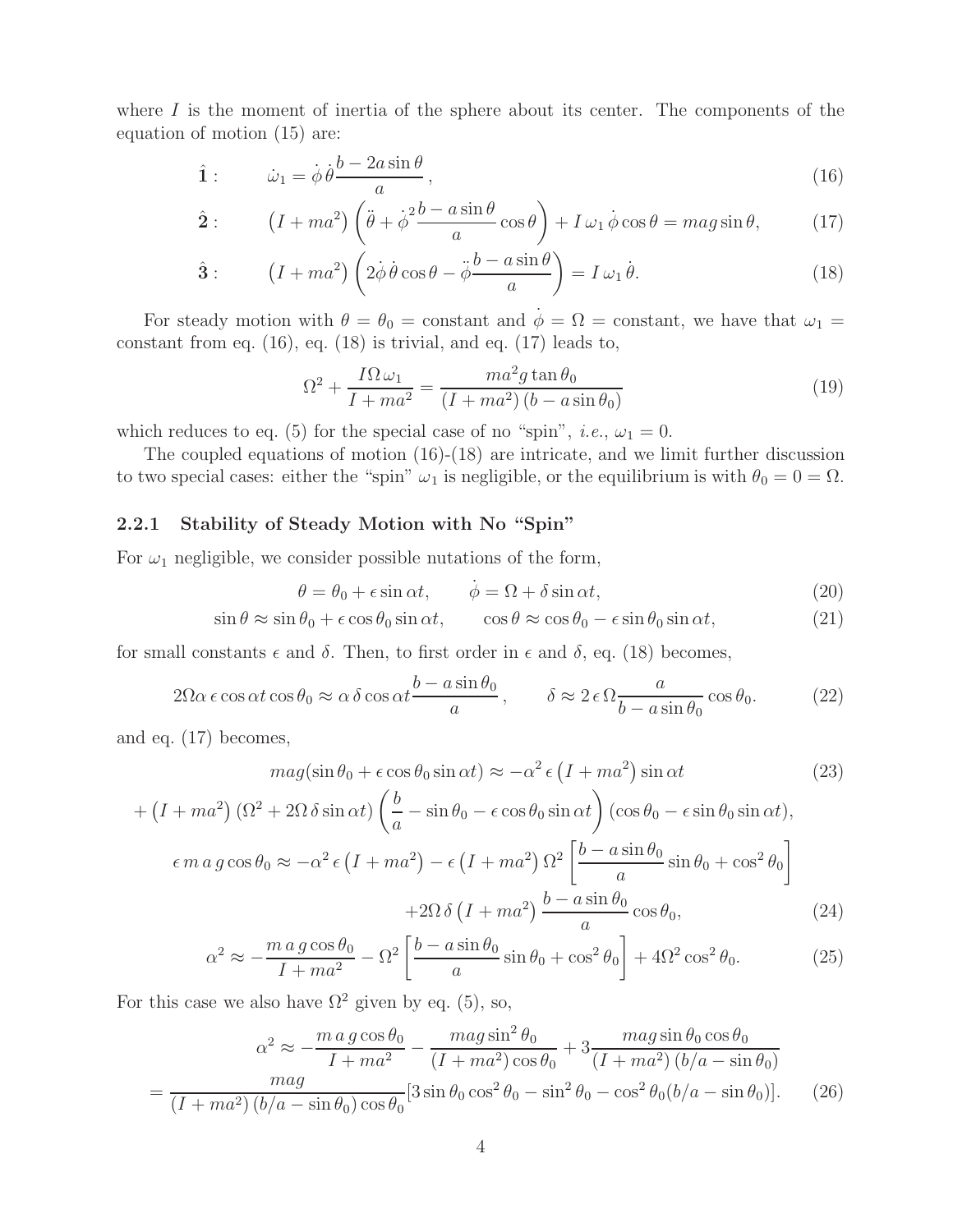A numerical calculation (https://kirkmcd.princeton.edu/examples/rim.xlsx) indicates that  $\alpha^2$  < 0 for any angle  $\theta_0$  when  $b/a > 1.88$ <sup>1</sup>. In regulation basketball,  $b/a$  is very close to 2, so  $\alpha^2 < 0$ for any  $\theta_0$ , and the equilibrium with  $\omega_1 = 0$  is unstable. That is, if a basketball starts to roll around the hoop, it quickly falls in or out.

#### **2.2.2 Sphere Directly above a Point on the Hoop**

We now turn to the equilibrium of a sphere whose center is at rest directly above some point on the hoop, with the sphere spinning about the vertical.

We consider possible, small nutations about this equilibrium as in eqs.  $(20)-(21)$ , but here,  $\theta_0 = 0 = \Omega$ . Then, the right side of eq. (16) is of second order, so in the first approximation  $\omega_1$  is constant. Equation (18) now implies that,

$$
-\delta\left(I + ma^2\right)\frac{b}{a}\cos\alpha t = \epsilon I\,\omega_1\,\cos\alpha t, \qquad \delta = -\epsilon \frac{I}{I + ma^2}\frac{a\omega_1}{b},\tag{27}
$$

and eq. (17) leads to,

$$
\epsilon \, mag \sin \alpha t \approx -\alpha^2 \, \epsilon \left( I + m a^2 \right) \sin \alpha t + \delta \, I \, \omega_1 \sin \alpha t,
$$
\n
$$
mag \approx -\alpha^2 \, \left( I + m a^2 \right) - \frac{I}{I + m a^2} \frac{a \omega_1}{b} I \, \omega_1,\tag{28}
$$

$$
\alpha^2 \approx \left(\frac{I}{I + ma^2}\right)^2 \omega_1^2 \frac{a}{b} - \frac{ma g}{I + ma^2} \,. \tag{29}
$$

This equilibrium is stable for,

$$
\omega_1 > \frac{I + ma^2}{I} \sqrt{\frac{gb - ma^2}{a^2 I + ma^2}}.
$$
\n
$$
(30)
$$

For a basketball of radius  $a = 12$  cm and a hoop with  $b/a = 2$ , the minimum "spin"  $\omega_1$  for stability of this equilibrium is only 2 Hz.<sup>2</sup>

Note, however, that no stability is possible in the limit  $b \to \infty$ , which corresponds to a spinning sphere on a straight wire.<sup>3</sup>

## **A** Appendix: The Limit of  $b \to \infty$

In the limit of  $b \to \infty$ , the hoop becomes a long, straight wire for small  $\phi$ , say along the x direction. Then, the horizontal vector  $\hat{\mathbf{2}}$  is  $\hat{\mathbf{x}}$ , and the quantity  $\phi(b - a \sin \theta \approx \phi b)$  takes on the significance of the position x of the center of the sphere along the wire (for small  $\phi$ ).

<sup>&</sup>lt;sup>1</sup>When stability is possible, it is most stable angle for  $\theta_0 \approx 42^\circ$ .<br><sup>2</sup>Gyroscopic stability of a basketball on a curved hoop occurs for smaller  $\omega_1$  than when balancing it on your finger. For the latter, see http://kirkmcd.princeton.edu/examples/basketball.pdf.

<sup>&</sup>lt;sup>3</sup>This case was discussed on pp. 212-214 of http://kirkmcd.princeton.edu/examples/Ph205/ph205120.pdf. See also §424, p. 360 of Milne's *Vectorial Mechanics*, especially eq. (8),

http://kirkmcd.princeton.edu/examples/mechanics/milne\_mechanics.pdf.